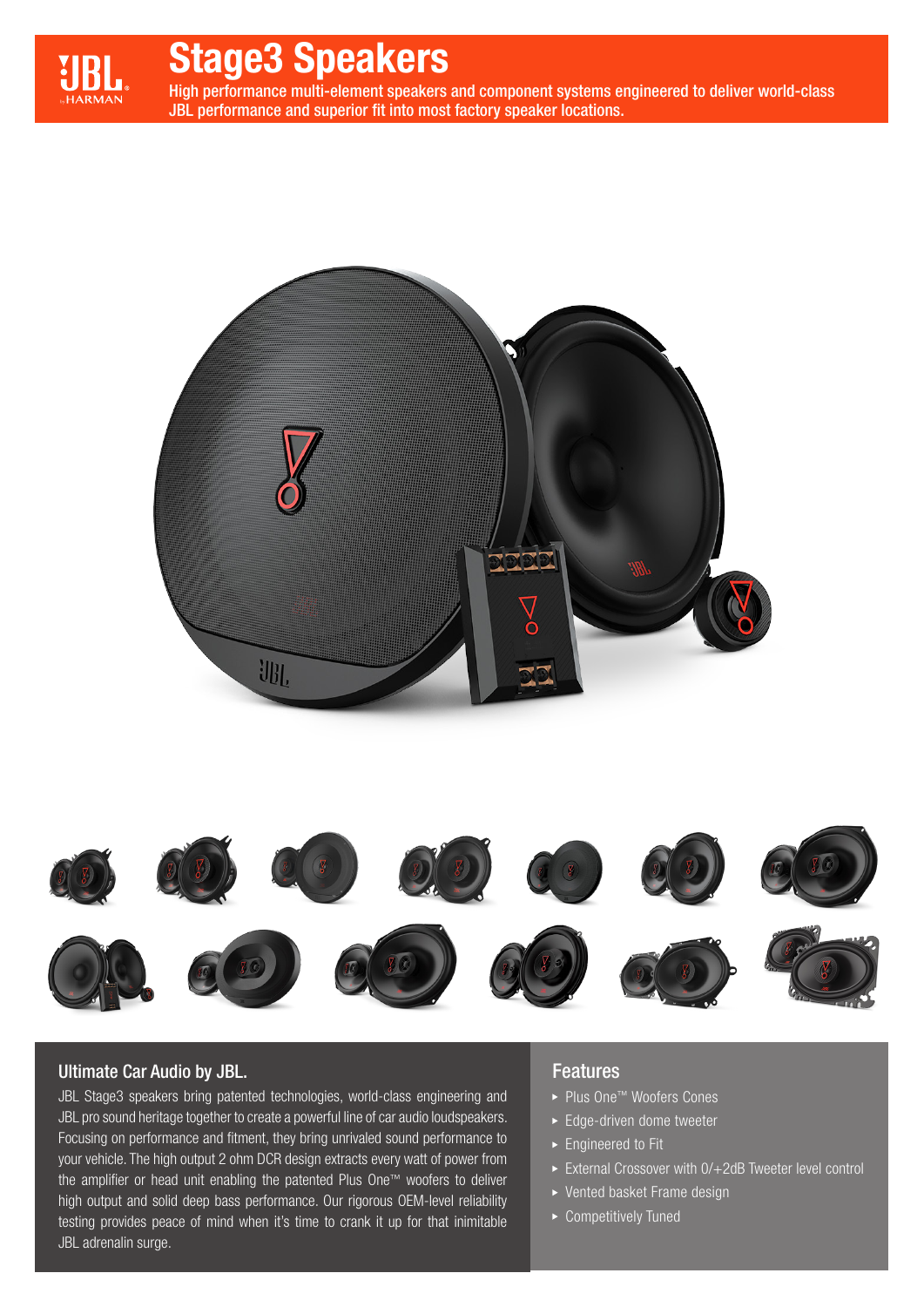# Stage3 Speakers

High performance multi-element speakers and component systems engineered to deliver world-class JBL performance and superior fit into most factory speaker locations.

# Features and Benefits

### Plus One™ Woofers Cones

Harman's patented (US patent #7,548,631) Plus One™ polypropylene woofer cones provide increased cone area of up to 35% by moving the attachment point between the surround and the frame outward. The benefit of this technology is an increase in overall efficiency by up to 2dB. This provides superior output and performance when used as an upgrade to a factory system and also for a pure aftermarket system with outboard amplification.

### Edge-driven dome tweeter

Edge-drive dome tweeters on 6-1/2" component system and 6" x 9" 3 way speakers deliver broader and smoother high frequency response.

### Engineered to Fit

Close attention to fitment is paramount to the success of this speaker family.

#### External Crossover with 0/+2dB Tweeter level control

The Stage3 6-1/2" component systems feature external crossovers to precisely manage frequency distribution between the mic-woofer and tweeter. To allow for further system tuning, a 0/+2dB tweeter level control has been providing allow for adjustment based on tweeter location.

#### Vented basket Frame design

The super-rigid vented baskets help to cool the voice coils making for a reliable speaker. Not only do these look cool but they provide a real world benefit by wicking heat way from the motor structure almost like a fan as the cone moves through its stroke. The benefits are lower distortion at high output levels, a longer lasting speaker and higher power handling.

#### Competitively Tuned

For most brands, off-the-shelf speakers and a cursory approval of frequency response curves are good enough. That's not the case with JBL. We don't only listen to our speakers against the competition – we voice them against each other to ensure each line has the consistent JBL sound signature that's known and sought out by those who care about their audio. This is just part of an extensive development process undertaken by some of the best transducer engineers in the world to provide the finest listening experience at any price point.

# What's in the Box

Stage3 607CF 2 x Speakers 2 x Crossovers 2 x Tweeters

2 x Flush-mount cups 2 x Surface-mount cups

4 x long screws 4 x short screws

Stage3 9637 2 x Speakers 2 x Grilles 8 x screws 8 x speed clips

Stage3 9637F 2 x Speakers

Stage3 637F 2 x Speakers

Stage3 8627 2 x Speakers

Stage3 6427 2 x Speakers

## Stage3 427

- 2 x Speakers 2 x Grilles
- 8 x screws
- 8 x speed clips

#### Stage3 427F

2 x Speakers

#### **Stage3 527**

- 2 x Speakers
- 2 x Grilles
- 8 x screws
- 8 x speed clips

## Stage3 527F

2 x Speakers

#### Stage3 627

- 2 x Speakers 2 x Grilles 8 x screws
- 8 x speed clips

#### Stage3 627F

2 x Speakers

#### Stage3 607C

- 2 x Speakers
- 2 x Grilles
- 2 x Crossovers
- 2 x Tweeters
- 2 x Flush-mount cups
- 2 x Surface-mount cups
- 8 x short screws
- 8 x long screws
- 8 x speed clips



HARMAN International Industries, Incorporated 8500 Balboa Boulevard, Northridge, CA 91329 USA www.jbl.com